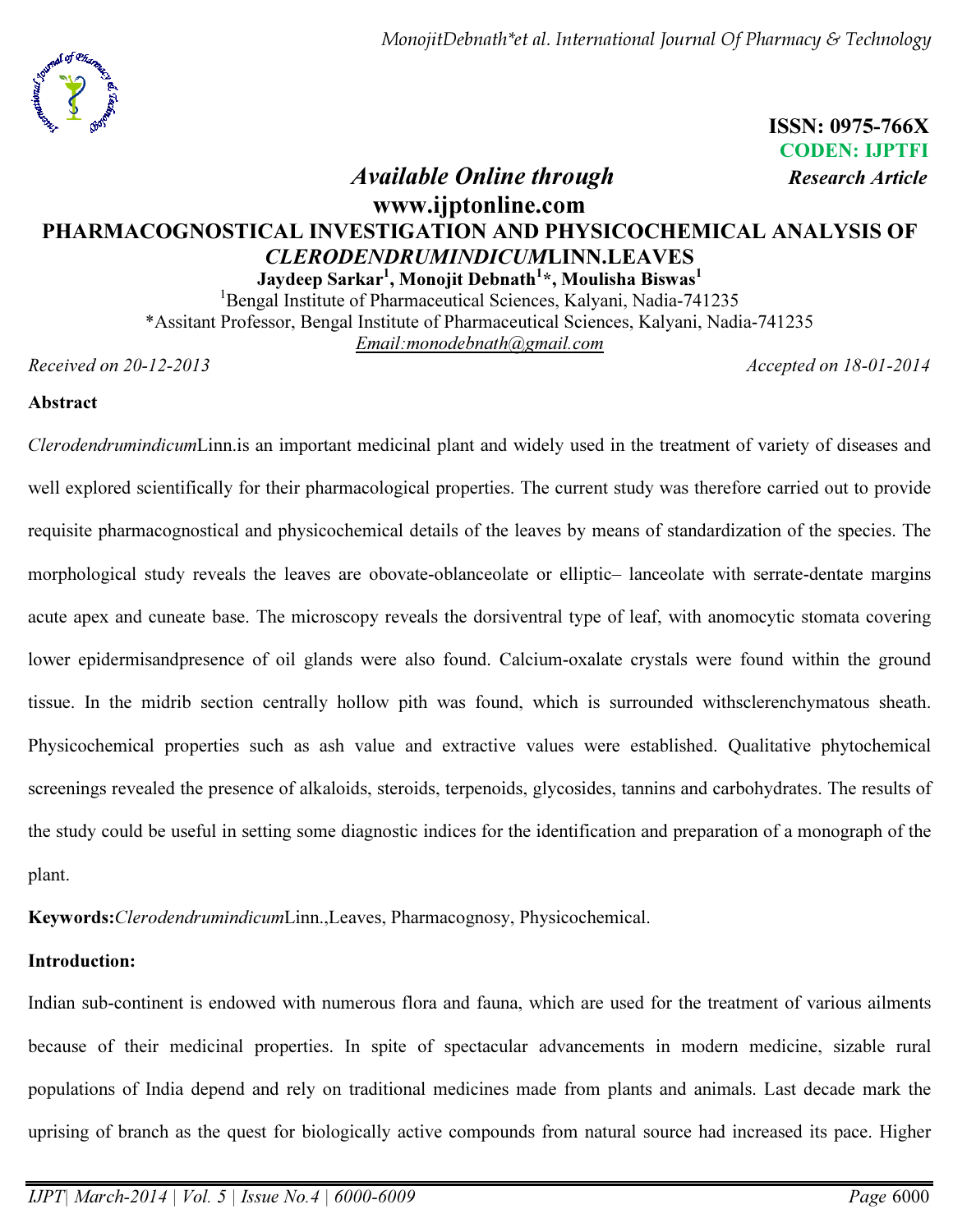the standards of these naturals. To maintain the standards the primary pharmacognostical and physicochemical parameters have been playing a vital role to achieve the authentic variety and to getdesired therapeutic value from it.

plants have played a vital role as a source of therapeutic agents. However, it is also become very necessary to maintain

*Clerodendrumindicum*Linn., (family: Verbenaceae) is a perennial bushy plant that attains a height of 2-8 feet in height. Stem is hollow.Leaves are rough having dentate at the edges, spear shaped. The inflorescence is large and bears tubular flowers that bear white or bluish colored flowers and it is about 2 feet in length and one inch broad. These flowers have good odour. Fruit is circular, pulpy and when it ripe, it changes to dark purple to black in colour. However, detail standardization study of *Clerodendrumindicum*Linn.have not been done yet; so, the present study has been designed to study the pharmacognosticaland physicochemical features of the leaves of the plant.

It is generally found in the area that is about 4000 feet in height. It is more commonly found in areas with moderate temperature.In India it is found in the eastern region of Himalaya like Nepal, Kumaun, Bengal, Bihar and regions of Bihar. In Ayurveda it is named as 'Bhargi', in Bengali it is commonly known as 'Bamanhati', in English 'skyrocket'.

Bhrangi along with zinger powder is a popular prescription quoted by several ayurvedic texts in the management of shwasa(Asthma). The plant extract has been employed as a vermifuge and febrifuge<sup>1</sup>. The root and leaf extract of *Clerodendrumindicum*Linn.has been shown positive result in rheumatism, asthma and other inflammatory diseases<sup>2</sup>. Moreover, the juice of leaves has wider applications in hepatic eruptions and pemhigus<sup>3</sup>. The methanolic extract of the plant has been shown to inhibit lipid peroxidation in bovine brain<sup>4</sup>. The stem and root of the plant contain two flavoidalcompounds such as pectolinarigenin and hispidulin.

Folklore claims for the abortificient action of its bark and root especially in Bengal, Bihar and Orissa region<sup>5</sup>. Traditionally its leaf is used as anthelmintic in Uttarpradesh<sup>6</sup>. The leaves are also used as an edible vegetable by the tribes of Arunachal, Assam, Meghalaya, Manipur, Nagaland, Mizoram and Tripura region<sup>7</sup>.

#### Materials and Method:

## $\triangleright$  Identification of the plant:

*Clerodendrumindicum* Linn. *(Bhargi)* was taxonomically identified at the Central National Herbarium, Botanical Survey Of India, Howrah, West Bengal, India. The authentication number is CNH/117/2011/Tech.II/653.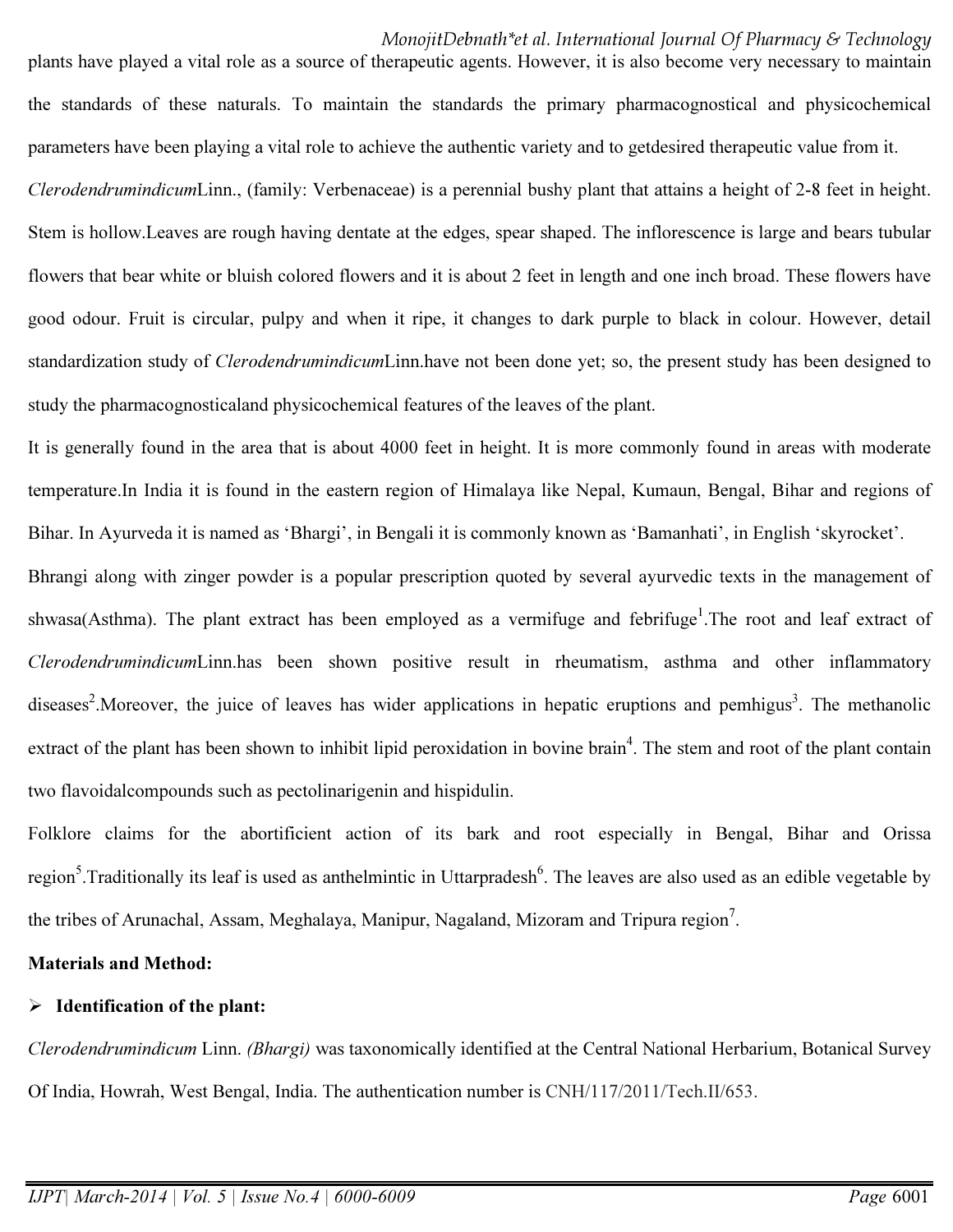## $\triangleright$  Collection of plant:

The mature leaves required for the present study was collected from Halisahar, North 24 Parganas, West Bengal, India. From the collected leaves, few samples of leaves were separated for the study of macroscopical&microscopical characters. The rest of the leaves were washed with water for removal of physical impurities and then shade dried to crush.

#### $\triangleright$  Pharmacognostic study:

#### A. Macroscopic Characters:

Macroscopic characters of the leaves were studied systematically like size, shape, color, odour, taste and texture; the length, breadth etc. measurements are measured by standard scale $8$ .

## B. Microscopic Characters:

Free hand sections of fresh leaves were performed and observed under microscope. The microscopical features were noted down, for histochemical analysis of the sections various stainslikephloroglucinol and concentrated hydrochloric acid, Sudan red III indicators, starch solution etc. were used<sup>8</sup>.

## $\triangleright$  Physicochemical analysis:

## A. Physicochemical analysis:

The dried leaf powder material was used for the determination of ash values, extractive values, and preliminary phytochemical investigation. The chemomicroscopic examination and behavior of powder with chemical reagents were also studied.Chemical constituents of the samples were broadly determined by qualitative tests, using their extracts. For qualitative tests petroleum-ether, chloroformand ethanol extracts were used and the phytochemical screeningswere performed to seek the presence of various secondary metabolites within the respective extracts. Tests were performed Like, for alkaloid- Mayer's test, steroid- Salkwaski test, terpenoid- Libermann-Burchard test, glycoside- Brontegar's test, tannins–Ferric chloride test and carbohydrate- Molish's test etc.<sup>9</sup>

## Results and Discussion:

# $\triangleright$  Pharmacognostical investigation:

A. Macroscopy: The shape of the leaf is obovate-oblanceolate or elliptic– lanceolate with serrate-dentate margins acute apex and cuneate base. The length of the leaf lamina is 14-15 cm and the breadth of the leaf lamina is 2.8-3cm.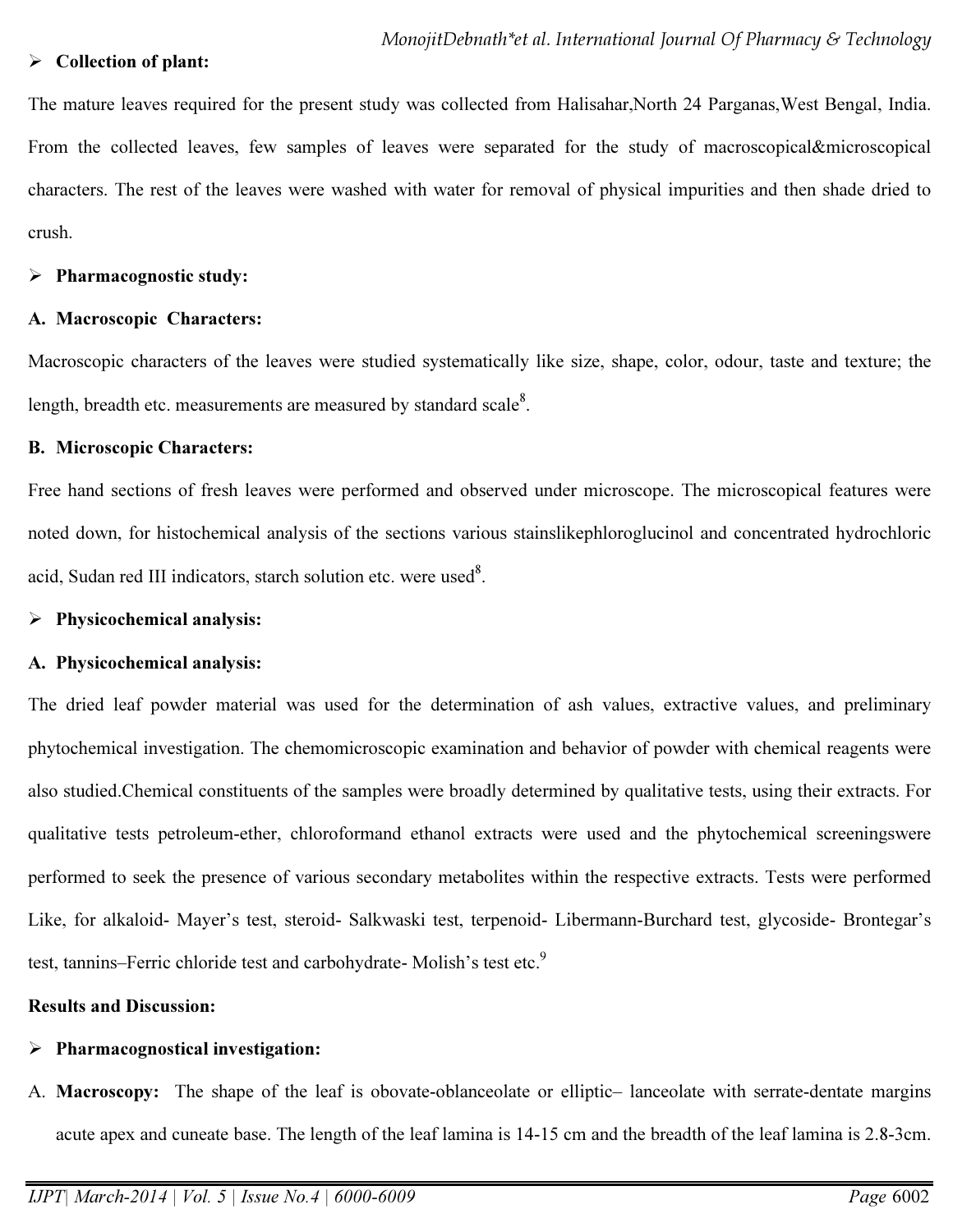The length of the petiole is 1.8-2 cm. The upper surface is smooth and the lower surface is slightly rough (Fig 1  $\&$ 

Fig 2).

# Figures:



Fig 1: Upper surface of Leaf lamina Fig 2: Lower surface of leaf lamina

# B. Microscopy:

Microscopical investigation explores the anatomical features of the leaves; it includes: Lignified epidermal abaxial surface (Fig 3), 1-2 layers of elongated and compact palisade cells below the single layered epidermal cell of adaxialsurface, it confirms the dorsiventral type of leaf (Fig 4). Below the palisade cell layer spongy parenchyma cell layers are loosely arranged with intercellular spaces (Fig 5).Presence of oil globules were found within the palisade cell layer (Fig 6). Anomocyticstomata were found and presence of starch grains within the guard cell was also found after stained with iodine solution, they were in abundance on the lower epidermis while upper epidermis showed comparatively less (Fig 7).The upper epidermal cells are comparatively larger than lower one, while the lower epidermis have a thick cuticle compare to upper epidermis.Presence of oil glands was found in the lower epidermis (Fig 8). Calcium-oxalate crystals were found within the ground tissue (Fig 9). In the midrib section centrally hollow pith was found, around the pith sclerenchymatous sheath was present; which separates the pith region from the vascular bundle region (Fig 10). Endarch type of vascular bundle arrangement was found and they are covered by phloem from both upper and lower side (Fig 11).Presence of Vascular bundles were also found within the petiole in a heart shaped ring arrangement (Fig 12).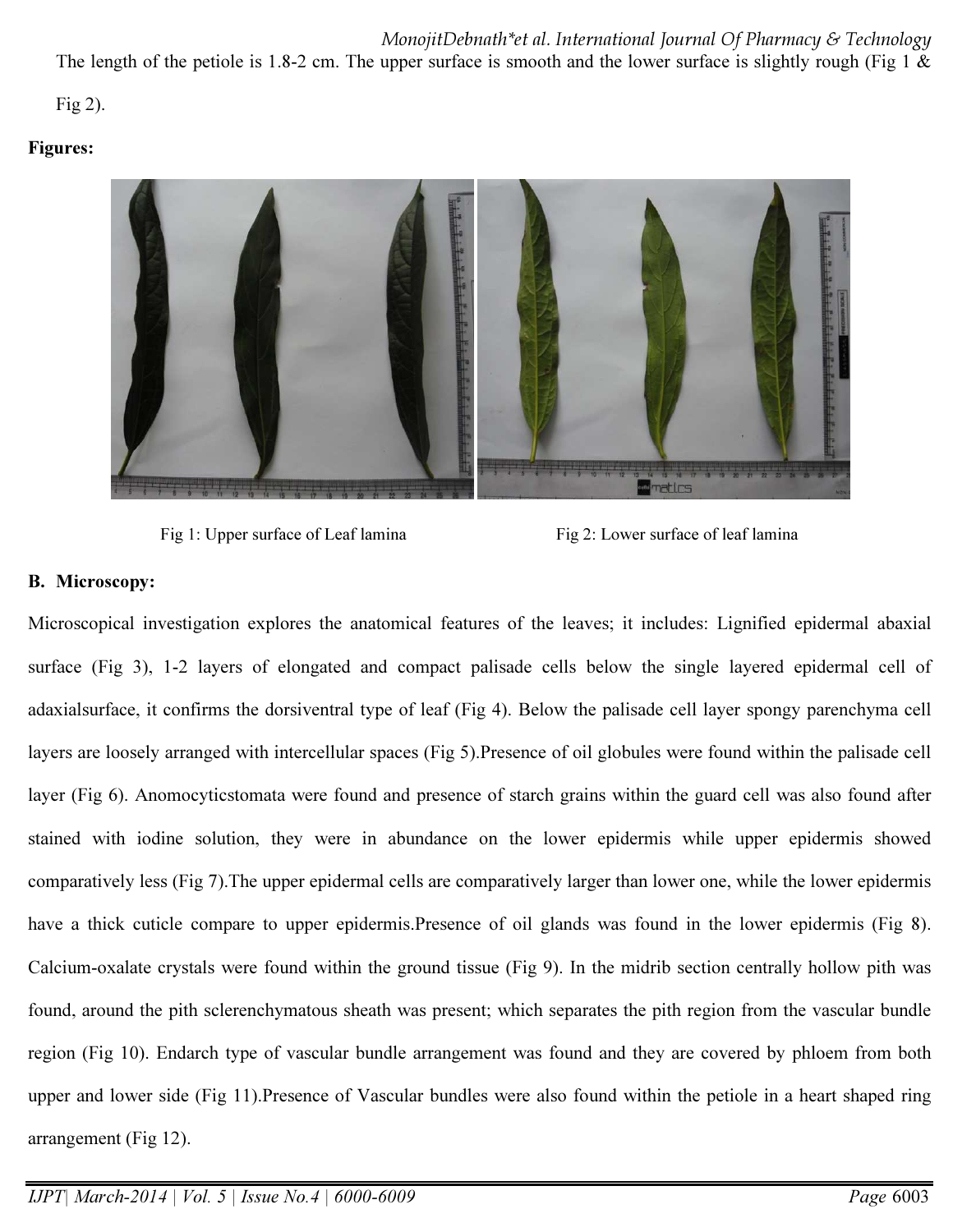

- 
- Fig 3: Lignified epidermal abaxial surface Fig 4: Layers of elongated and compact palisade cells



Fig 5: Spongy parenchyma cell layers Fig 6: Oil globules in the palisade cell layer



Fig 7: Anomocytic stomata Fig 8: oil glands in the lower epidermis & starch grains within the guard cell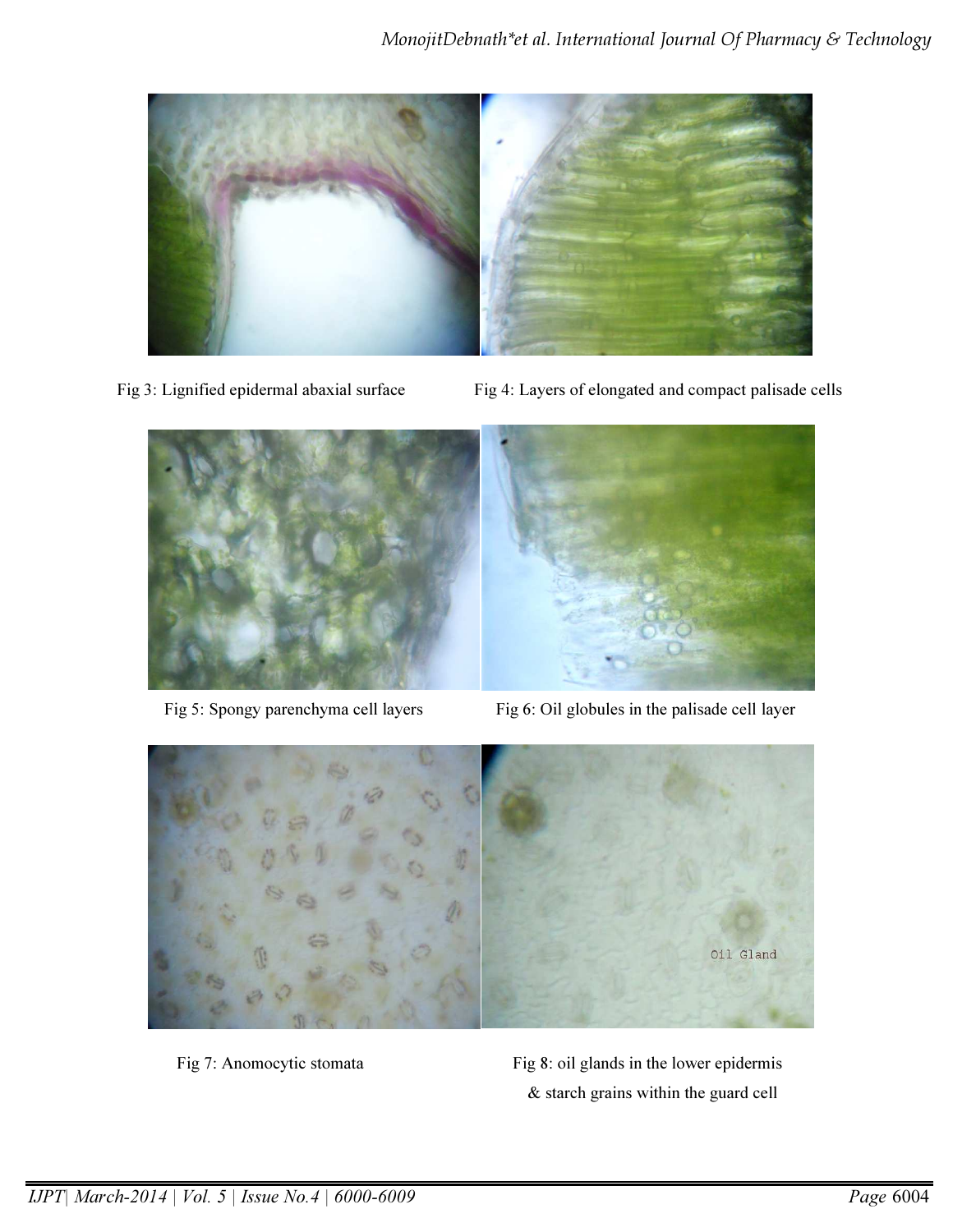

Fig 9: Crystals found in the ground tissueFig 10: T.S of Midrib



Fig 11: Vascular bundles Projection Fig 12: T.S. of Petiole

Organoleptic studies of the powdered leaf drugs were performed. Deep green coloured powder with characteristic odour appears; astringent is tasteand smooth texture.Resultsare represented concisely in table 1.Histochemical studies of the powdered drugs expressed the presence of lignin, starch in the leaf. Negative result for fixed oil was found. The results are represented in table 2.

Table- 1: Organoleptic Characters of the leaves of ClerodendrumindicumLinn.

| Diagnostic feature | <b>Bhargi leaves</b> |  |
|--------------------|----------------------|--|
| Colour             | Dark green           |  |
| Taste              | Bitter, Astringent   |  |
| Odour              | Characteristic       |  |
| Touch              | Smooth               |  |
| Texture            | Amorphous            |  |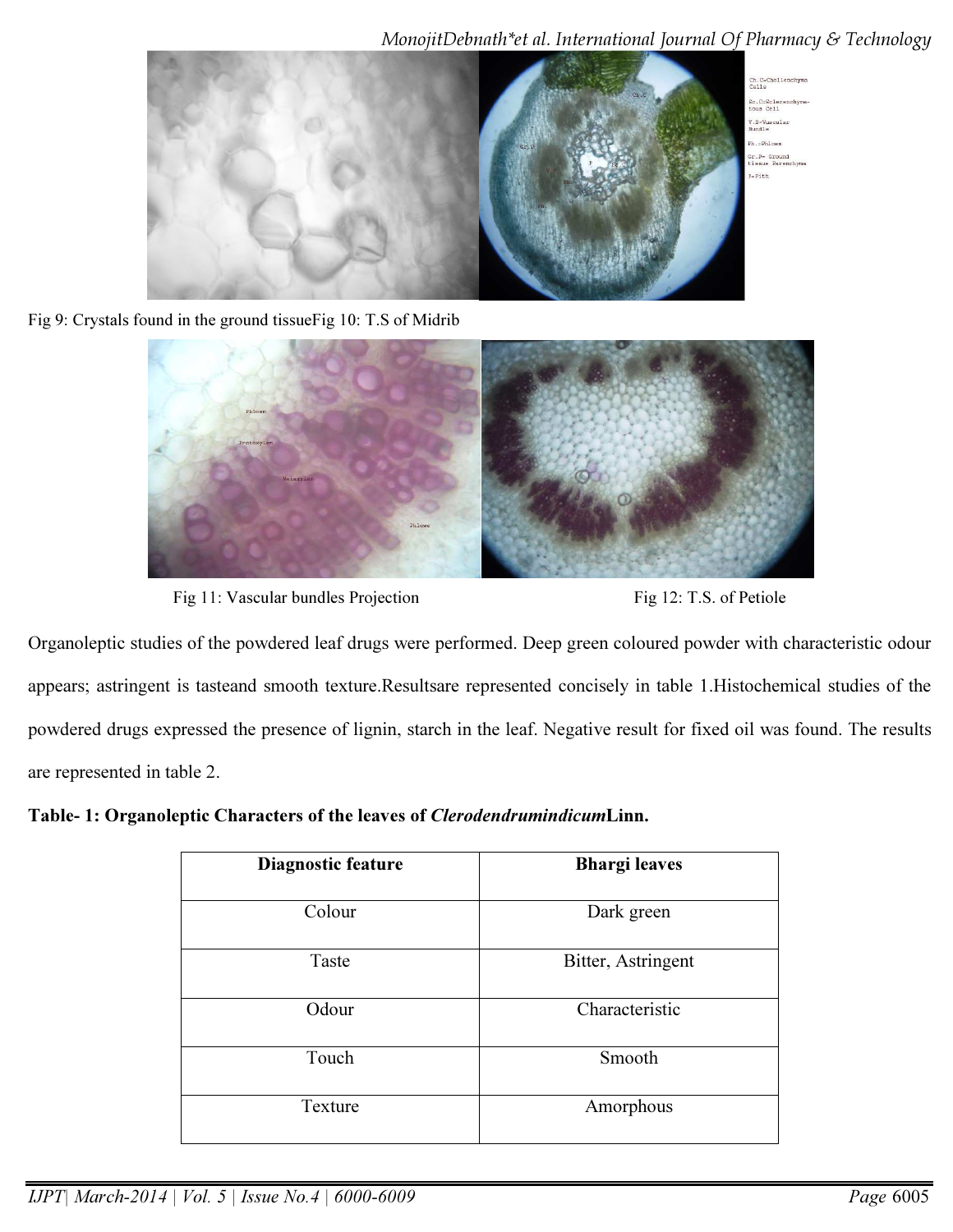MonojitDebnath\*et al. International Journal Of Pharmacy & Technology Table-2: Result of Histochemical tests of the Leaves of Clerodendrumindicum Linn.

| Sr. No. |                        | <b>Tests</b>           | <b>Results</b> |  |
|---------|------------------------|------------------------|----------------|--|
|         |                        |                        |                |  |
|         | Test for Lignin        | FeCl <sub>3</sub> test |                |  |
| ۷.      | <b>Test for Starch</b> | Iodine solution test   |                |  |
|         | Test for fixed oil     | Sudan Red III test     |                |  |

+ =Present, - =Absent

# $\triangleright$  Phytochemical Study:

Physicochemical analysis of the leaves determines the total ash value was 8.72%w/w, indicatesthe presence of inorganic content in it. The Alcohol soluble extractive value (22% w/w)was comparatively higher than the Chloroform soluble extractive value that is 16% w/w and Ether soluble extractive value was found to be 2% w/w. So, it was found that the solubility of sample drug in alcohol was higher than the other solvents. The pH of the sample was found to be 4.5 in petroleum ether extract, 6.5 in case of choloroform extract and 5.7 in case of ethanol soluble extract. The variation in pH expresses the nature of extract and what kind of metabolites present in it. It sometimes interprets with the solvent effect also.

The physicochemical standards are important to checkthe quality, purity and adulteration of given crude drug. Thedifferent types of ash and extractive values were determinedand summarized in table 3. Furthermore the phytochemicalanalysis of extracts of leaves showed the medicinallypotential constitutes includes, carbohydrates, tannins,flavonoids, steroids and triterpenoids.Phytochemical screenings were done and it indicates the presence of steroid and terpenoid in very intense amount in petroleum-ether and chloroform extract respectively. The ethanol extract shows the presence of alkaloid (slightly), steroid, terpenoid, glycoside, tannins and carbohydrate. The result of the study is represented in table 4.

| Types of extractive value/Ash value | $\%$ w/w  |
|-------------------------------------|-----------|
| Ash Value                           | 8.72 %    |
| Acid insoluble ash                  | $2.75\%$  |
| Water soluble ash                   | 3.89 %    |
| Sulphated ash                       | 6.14 $\%$ |

Table -3: Physicochemical analysis ofClerodendrumindicumLinn.leaves.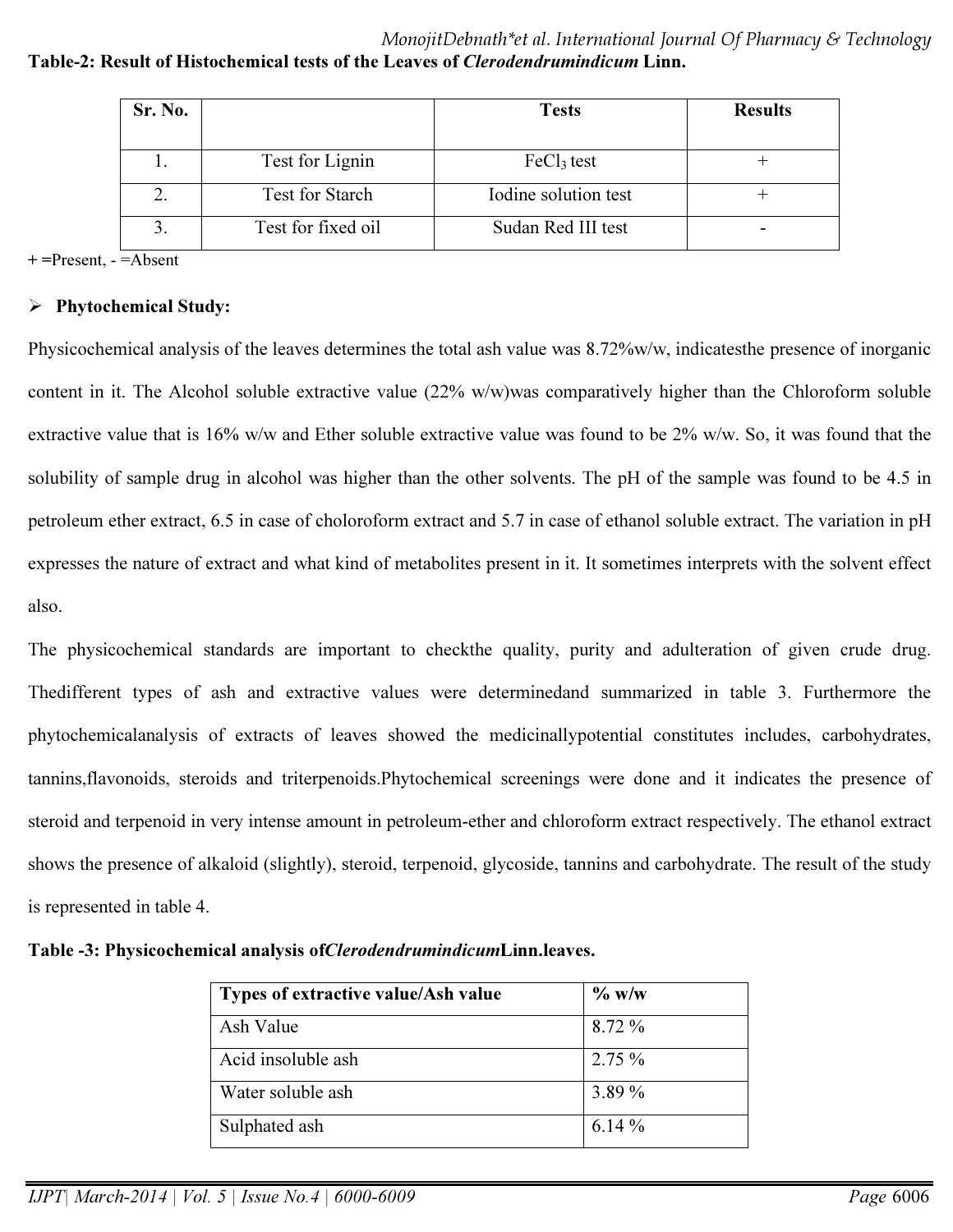| Petroleum ether extractive value | 2.9 <sub>0</sub> |  |  |
|----------------------------------|------------------|--|--|
| Chloroform extractive value      | $16\%$           |  |  |
| Ethanol extractive value         | $22\%$           |  |  |

# Table -4: Result of the qualitative test of the sample ClerodendrumindicumLinn.

|                |                    | <b>Results</b>    |                   |                  |
|----------------|--------------------|-------------------|-------------------|------------------|
|                |                    |                   | <b>Chloroform</b> | <b>Ethanol</b>   |
| Sl.No.         | <b>Parameters</b>  | Pet.ether extract | extract           | <b>Extract</b>   |
| $\mathbf{1}$   | Alkaloids          | absent            | absent            | present slightly |
| $\overline{2}$ | Steroids           | present           | absent            | Present          |
| $\overline{3}$ | Terpenoids         | absent            | present           | Present          |
| $\overline{4}$ | Glycosides         | absent            | absent            | Present          |
| 5              | Tannins            | absent            | absent            | Present          |
| 6              | Proteins           | absent            | absent            | absent           |
| $\overline{7}$ | Phenolic compounds | absent            | absent            | absent           |
| 8              | Carbohydrates      | absent            | absent            | present          |
| 9              | Saponins           | absent            | absent            | absent           |
| 10             | Fixed oil          | absent            | absent            | absent           |

## Conclusion:

The above study results may be concluded shortly as the leaf of *Clerodendrumindicum* Linn.is morphologically obovate-oblanceolate or elliptic– lanceolate with serrate-dentate margins acute apex and cuneate base. Micromorphological study explores the characteristic features of this variety like lignified epidermal cell layer of abaxial surface, anomocytic type of stomata, guard cell enriched with starch grains, presence of calcium oxalate crystals within the ground tissue. The presence of oil globules within palisade cell layer may be concluded as the volatile oil because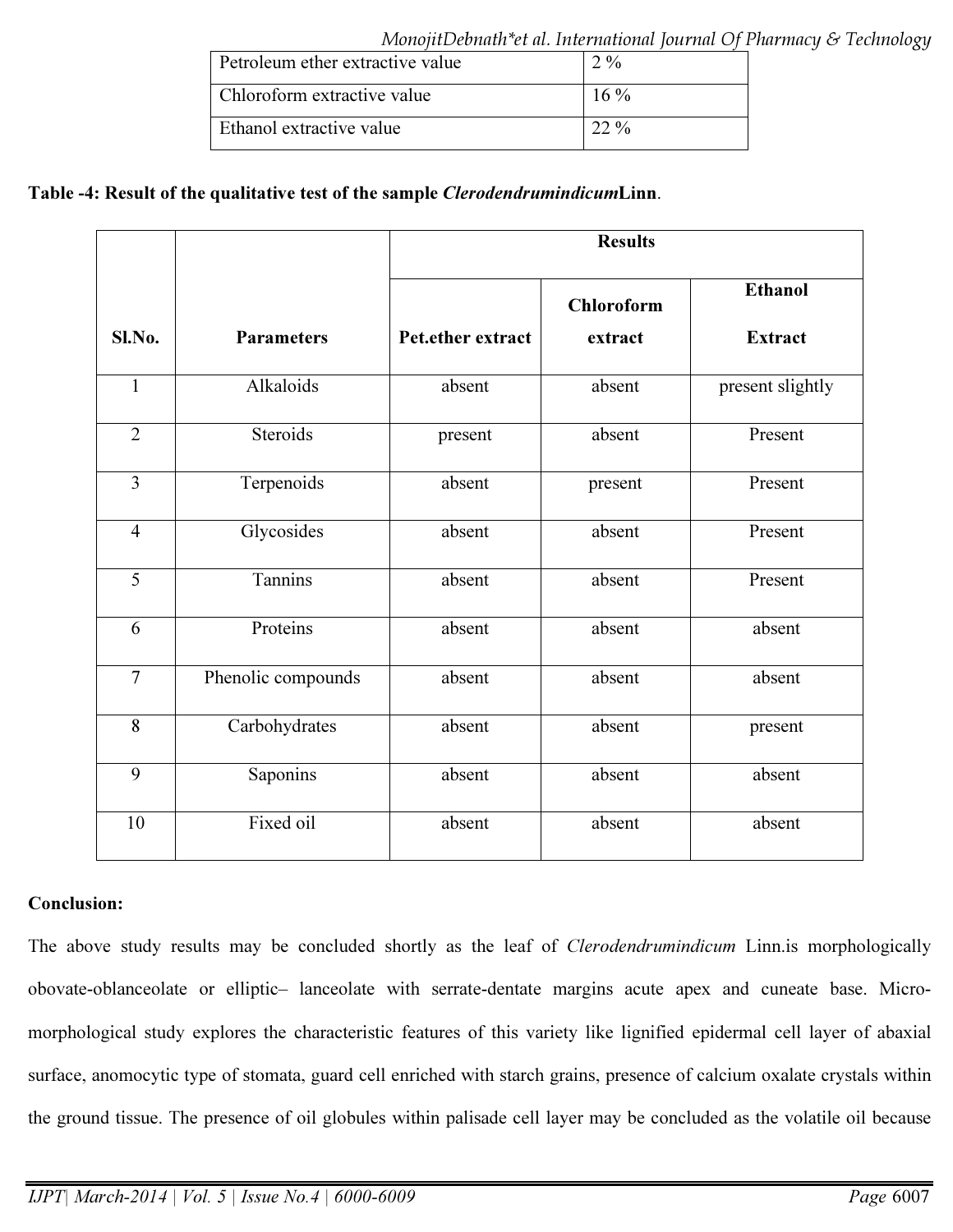the histochemical test for fixed oil produces negative result.Preliminary phytochemical analysis indicated presenceof carbohydrates, fixed oil, glycosides, cumarines, tannins,flavonoids, saponins, steroids and triterpenoids. Theinformation obtained from the preliminary phytochemicalscreening will be helpful in finding out the genuity of thedrug. The ash values of a drug give an idea of the earthymatter or inorganic composition and other impurities presentalong with the drug. Extractive values are preliminary usefulfor determination of exhausted or adulterated drug. Thus ash, extractive values etc. physicochemical analysis will be helpfulin identification and authentication of plant material $1<sup>10</sup>$ .

# Acknowledgement:

The authors are grateful to Mr. Subir Pal, President, Bengal Institute of Pharmaceutical Sciences and Prof. (DR.) JitendranathPande, Principal, BIPS for continuous encouragement and providing the Laboratory facility and financial support to carry out the whole work successfully.

#### Reference:

- 1. Rehman A.U., S. Begum, S. Saied, M.I. Chowdhury and F. Aktar, 1997. A Steroidal Glycoside from *Clerodendroninerme*.Phytochemistry, 45: 1721-1722.
- 2. Shrivastava N and T. Patel, 2007. Clerodendrum and health care : An overview. Med. Aromat. Plant Sci. Biotech., 1: 142-150.
- 3. Rahman, M.Z.A., A.T.M.Z. Azam and M.A. Gafur, 2000. *In vitro* antibacterial principles of extracts and two flavonoids from *Clerodendrumindicum* Linn. Pak. J. Biol. Sci., 3: 1769-1771.
- 4. Kumar, K.C.S. and K. Muller, 1999. Medicinal Plants from Nepal, II.Evaluation as inhibitors of lipid peroxidation in biological membranes. J. Ethnopharmacol., 64: 135-139.
- 5. Tarfder,C.R 1983. Ethnogynaecology in relation to plants-II. Plants used in abortion. J. Econ. Tax. Bot. 4; 507-516.
- 6. Sharma, P.K., S.K. Dhyani&v.Shanker. 1979. Some useful and medicinal plants of the district Dehradun and Siwalik .J. Sci .Res .Pl.Med .1:17-43.
- 7.Arora, R.K. 1981. Native food plants of the north-eastern tribals, 91-106. In S.K.Jain (Ed.) Glimpses of IndianEthnobotany. Oxford & IBH, New Delhi.
- 8. Wallis TE. Textbook of Pharmacognosy.Published by SK Jain: 1985, 572 575.